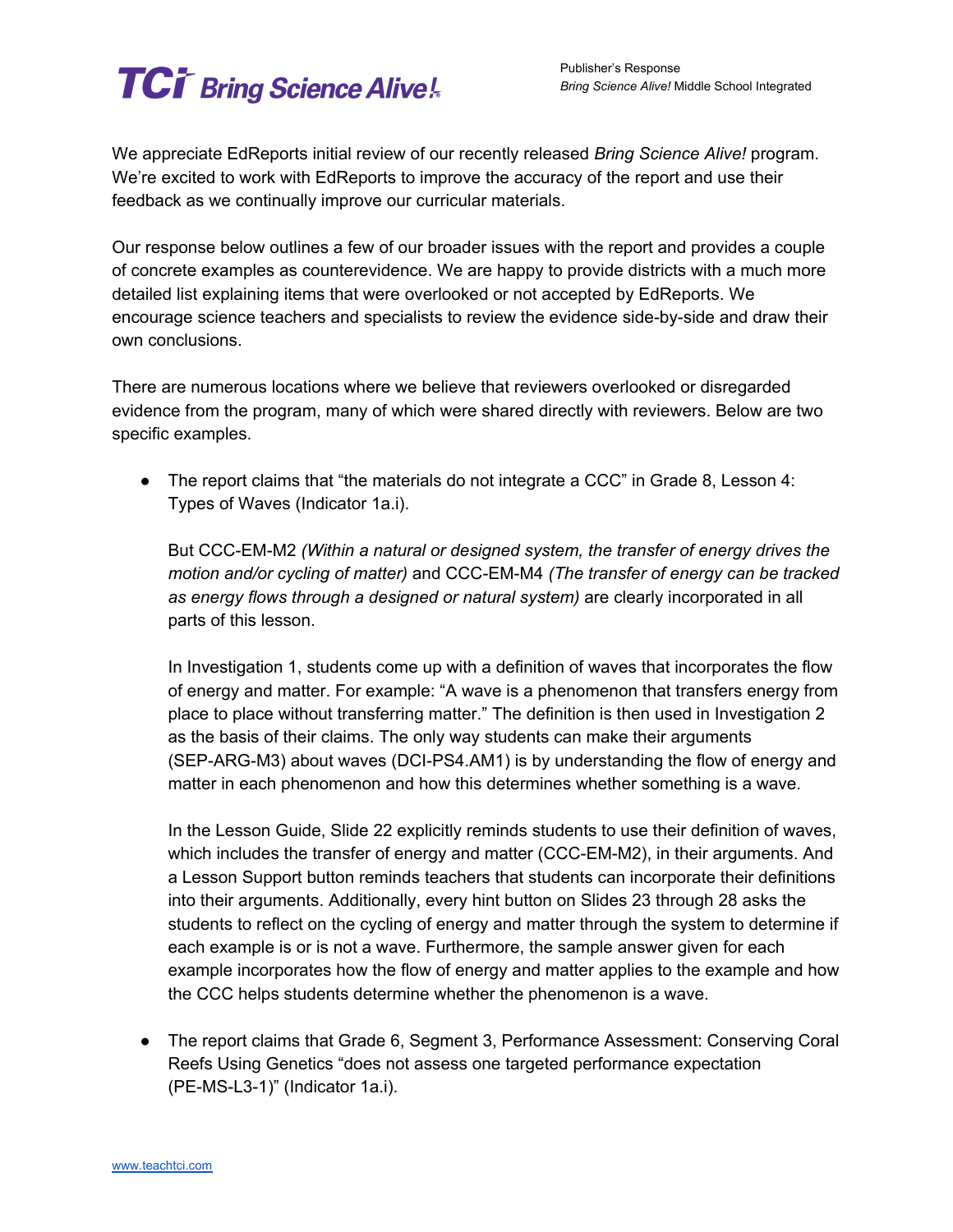

We shared with EdReports that this Performance Assessment assesses the unit's targeted performance expectations of PE-MS-LS1-5 and PE-MS-LS3-2, but that it was never intended to assess PE-MS-LS3-1 because that standard is assessed in the following unit. However, this inaccurate example, and many others like it, were still included in the report.

Unfortunately, there are also places where reviewers fundamentally misunderstood our program structure.

● In regards to Indicator 1b, TCI materials include many types of formative assessments that can be used to gather evidence of students' progress toward mastering three-dimensional learning objectives. In our "Formative Assessments" info bar, we provide very clear guidance on how teachers should use these formative assessment tasks to support instruction. In particular, we explain how to use Lesson Guides and Wrap Ups, Interactive Student Notebook investigation and reading prompts, Interactive Tutorials online, Vocabulary Cards, Lesson Games, and Lesson Assessments to track progress. For both Lesson Games and Lesson Assessments, quantitative results are provided on both an individual student level and a whole-class level. Obviously, teachers are able to use the data to adjust instruction and review questions that were missed. We believe that teachers are professionals so these strategies are not meant to be lock-step as teachers should be able to adjust instruction based on the needs of their particular classes and students.

For example, for Grade 6, Lesson 21: Proteins, Genes, and Chromosomes, the report claims that "The notebook prompts provide opportunities for students to track and record their learning, but no teacher support or guidance is given to support the instructional process." However, the Lesson Guide provides specific suggestions about how to support the instructional process in the following locations:

- $\circ$  Slide 8 Provides an image and questions related to a previous lesson where students learned about DNA (Lesson 5: Parts of Cells). The questions for students, along with the suggested answers and the Lesson Support button, help teachers formatively assess prior knowledge from earlier in the year.
- Slide 12 Includes a formative assessment task where students come up with an analogy that shows they understand the structure and function of DNA, genes, and chromosomes. If students are struggling with the DCI or CCC concepts, it is suggested that students read Sections 3-5 in the Student Text before continuing with the investigation.
- Slide 23 A formative assessment is provided in the Interactive Student Notebook prompts. If students struggle with the SEP, teachers can provide the